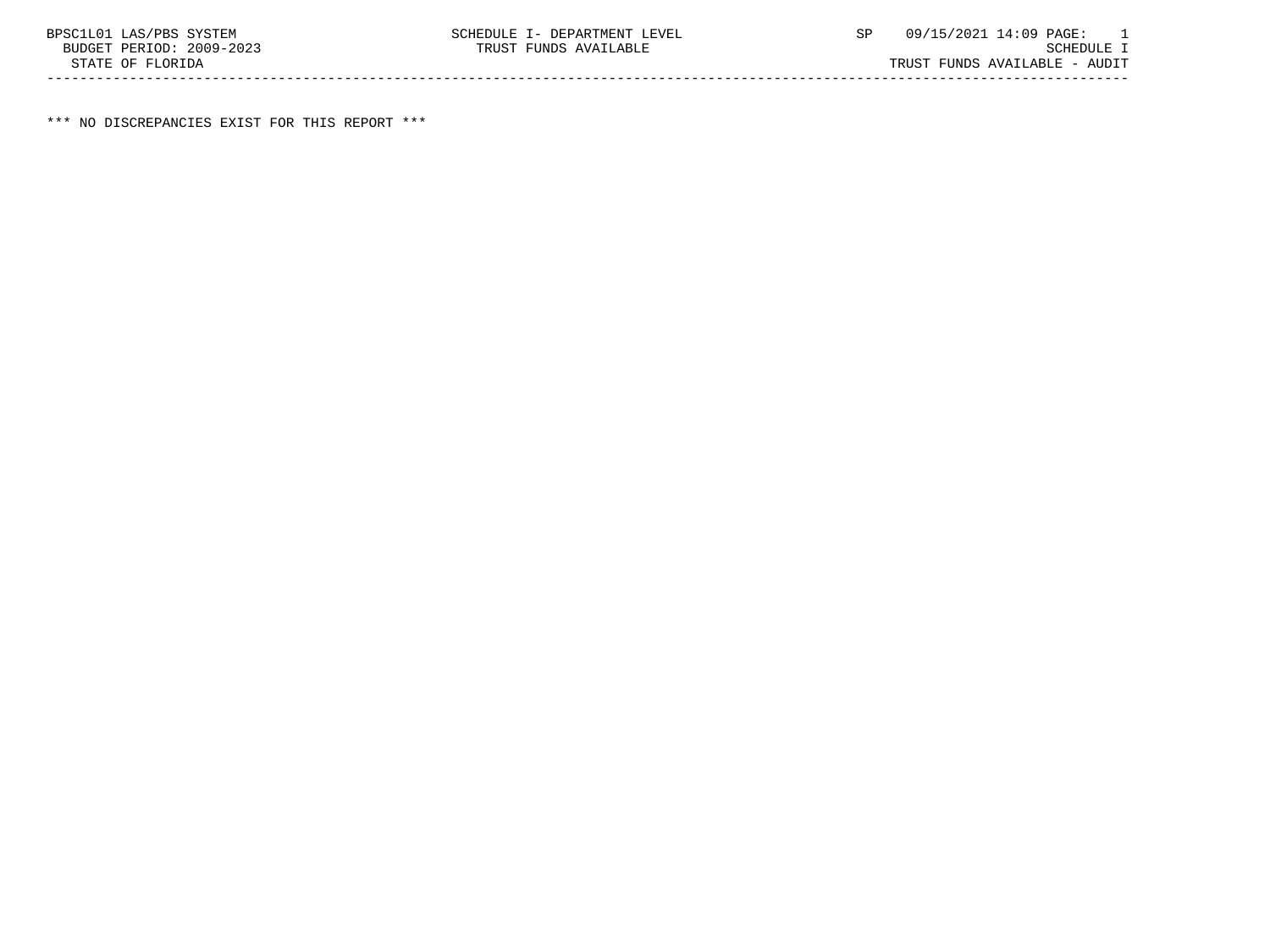| BPSC1L01 LAS/PBS SYSTEM<br>BUDGET PERIOD: 2009-2023<br>STATE OF FLORIDA |          |      | SCHEDULE I- DEPARTMENT LEVEL<br>TRUST FUNDS AVAILABLE |             |                      | <b>SP</b>            | 09/15/2021 14:09 PAGE:                                                               | 1<br>SCHEDULE I<br>TRUST FUNDS AVAILABLE |
|-------------------------------------------------------------------------|----------|------|-------------------------------------------------------|-------------|----------------------|----------------------|--------------------------------------------------------------------------------------|------------------------------------------|
|                                                                         |          |      |                                                       |             | COL A01<br>ACT PR YR | COL A02              | COL A03<br>CURR YR EST AGY REQUEST AGY REQ N/R<br>EXP 2020-21 EXP 2021-22 FY 2022-23 | COL A04<br>FY 2022-23                    |
| ELDER AFFAIRS, DEPT OF 65000000                                         |          |      |                                                       |             |                      |                      |                                                                                      |                                          |
| 2021<br>FUND: ADMINISTRATIVE TRUST FUND                                 |          |      |                                                       |             |                      |                      |                                                                                      |                                          |
| SECTION I: DETAIL OF REVENUES                                           |          |      |                                                       |             |                      |                      |                                                                                      |                                          |
| REVENUE CAP SVC<br>CODE<br>CHG <sup>8</sup>                             | AUTH     |      | MATCHING %<br>ST I/C LOC I/C                          | CFDA<br>NO. |                      |                      |                                                                                      |                                          |
| 01 PUBLIC RECORDS REQ FEES                                              |          |      |                                                       |             |                      |                      |                                                                                      |                                          |
| 000100 YES 8.0                                                          | 119.07   | 0.00 | 0.00                                                  |             | 759                  | 750                  | 750                                                                                  |                                          |
| 03 PUBLIC GUARDIANSHIP REGISTRATION FEES                                |          |      |                                                       |             |                      |                      |                                                                                      |                                          |
| 000100 YES 8.0<br>04 PUBLIC GUARDIANSHIP ABAN PROP (DFS)                | 744.1083 | 0.00 | 0.00                                                  |             | 27,400               | 30, 250              | 30,250                                                                               |                                          |
| 001500 NO 0.0                                                           | 744.534  | 0.00 | 0.00                                                  |             | 147,495              | 150,000              | 150,000                                                                              |                                          |
| 08 STATEWIDE MANAGE CARE AHCA_2474 SMCXXX<br>001599 NO 0.0              | 215.32   | 0.00 | 0.00                                                  | 93.778      | 119,007              | 130,908              | 130,908                                                                              |                                          |
| 10 COMP.ASSMT&REV 682XX AHCA 2474<br>001599 NO 0.0                      | 215.32   | 0.00 | 0.00                                                  | 93.778      | 1,471,222            | 1,818,344            | 1,818,344                                                                            |                                          |
| 14 TITLE V COMPANION EMPLOYMENT FIVXXX                                  |          |      |                                                       |             |                      |                      |                                                                                      |                                          |
| 000799 NO 0.0<br>16 ADULT DAY CARE FOOD PROGRAM USFXX                   | 215.32   | 0.00 | 0.00                                                  | 17.235      | 101,863 101,000      |                      | 101,000                                                                              |                                          |
| 000799 NO 0.0                                                           | 215.32   | 0.00 | 0.00                                                  | 10.560      |                      | 63,401 65,000 65,000 |                                                                                      |                                          |
| 17 ADULT DAY CARE FOOD PROGRAM UAFXX                                    |          |      |                                                       |             |                      |                      |                                                                                      |                                          |
| 000799 NO 0.0<br>18 CHRONIC DISEASE CDXX                                | 215.32   | 0.00 | 0.00                                                  | 10.555      | 17,822 18,000 18,000 |                      |                                                                                      |                                          |
| 000799 NO 0.0                                                           | 215.32   | 0.00 | 0.00                                                  | 93.734      | 5,270                |                      |                                                                                      |                                          |
| 20 LOW INCOME ENERGY, (DEO) 2261 - S52XX<br>001599 NO 0.0               | 215.32   | 0.00 | 0.00                                                  | 93.568      |                      | 6,555 6,800 6,800    |                                                                                      |                                          |
| 21 UPRTN - UNCLAIMED PROPERTY - RETURNED                                |          |      |                                                       |             |                      |                      |                                                                                      |                                          |
| 001500 NO 0.0<br>24 OAA IIIB SUPPORT SERVICES GSSXX                     | 215.32   | 0.00 | 0.00                                                  |             |                      | 1,635<br>500         | 500                                                                                  |                                          |
| 000799 NO 0.0                                                           | 215.32   | 0.00 | 0.00                                                  |             | 93.044 1,425 1,500   |                      | 1,500                                                                                |                                          |
| 25 OAA IIIC1 CONGREGATE MEALS-GCMXX                                     |          |      |                                                       |             |                      |                      |                                                                                      |                                          |
| 000799 NO 0.0<br>26 OAA IIIC2 HOME DELIVER MEALS_GHMXX                  | 215.32   | 0.00 | 0.00                                                  | 93.045      | 87,700               | 105,000              | 105,000                                                                              |                                          |
| 000799 NO 0.0                                                           | 215.32   | 0.00 | 0.00                                                  |             | 93.045 105,252       | 106,000              | 106,000                                                                              |                                          |
| 27 OAA IIID PREVENTATIVE HEALTH GPHXX<br>000799 NO 0.0                  | 215.32   | 0.00 | 0.00                                                  | 93.043      | 4,076                | 4,000                | 4,000                                                                                |                                          |
| 28 OAA IIIE FAMILY CAREGIVERS-GFCXX                                     |          |      |                                                       |             |                      |                      |                                                                                      |                                          |
| 000799 NO<br>0.0<br>29 OAA VIIELDER ABUSE PREVENT GEAXX                 | 215.32   | 0.00 | 0.00                                                  | 93.052      | 305,180              | 305,500              | 305,500                                                                              |                                          |
| 000799 NO 0.0                                                           | 215.32   | 0.00 | 0.00                                                  | 93.041      | 14,165               | 14,250               | 14,250                                                                               |                                          |
| 30 SENIOR COMPANION PROGRAM FSCXX<br>000799 NO 0.0                      | 215.32   | 0.00 | 0.00                                                  | 94.016      | $644-$               |                      |                                                                                      |                                          |
| 31 SERVING HEALTH NEEDS (SHINE) GHIXX<br>000799 NO 0.0                  | 215.32   | 0.00 | 0.00                                                  | 93.324      | 67,220               | 60,000               | 60,000                                                                               |                                          |
| 32 FLORIDA SHINE SENIOR MEDICARE PATROL SMPXX                           |          |      |                                                       |             |                      |                      |                                                                                      |                                          |
| 000799 NO 0.0<br>33 TITLE VII OMBUDSMAN_ZPOXX                           | 215.32   | 0.00 | 0.00                                                  | 93.048      | 1,726-               |                      |                                                                                      |                                          |
| 000799 NO 0.0                                                           | 215.32   | 0.00 | 0.00                                                  | 93.042      | 101,655              | 132,000              | 129,696                                                                              |                                          |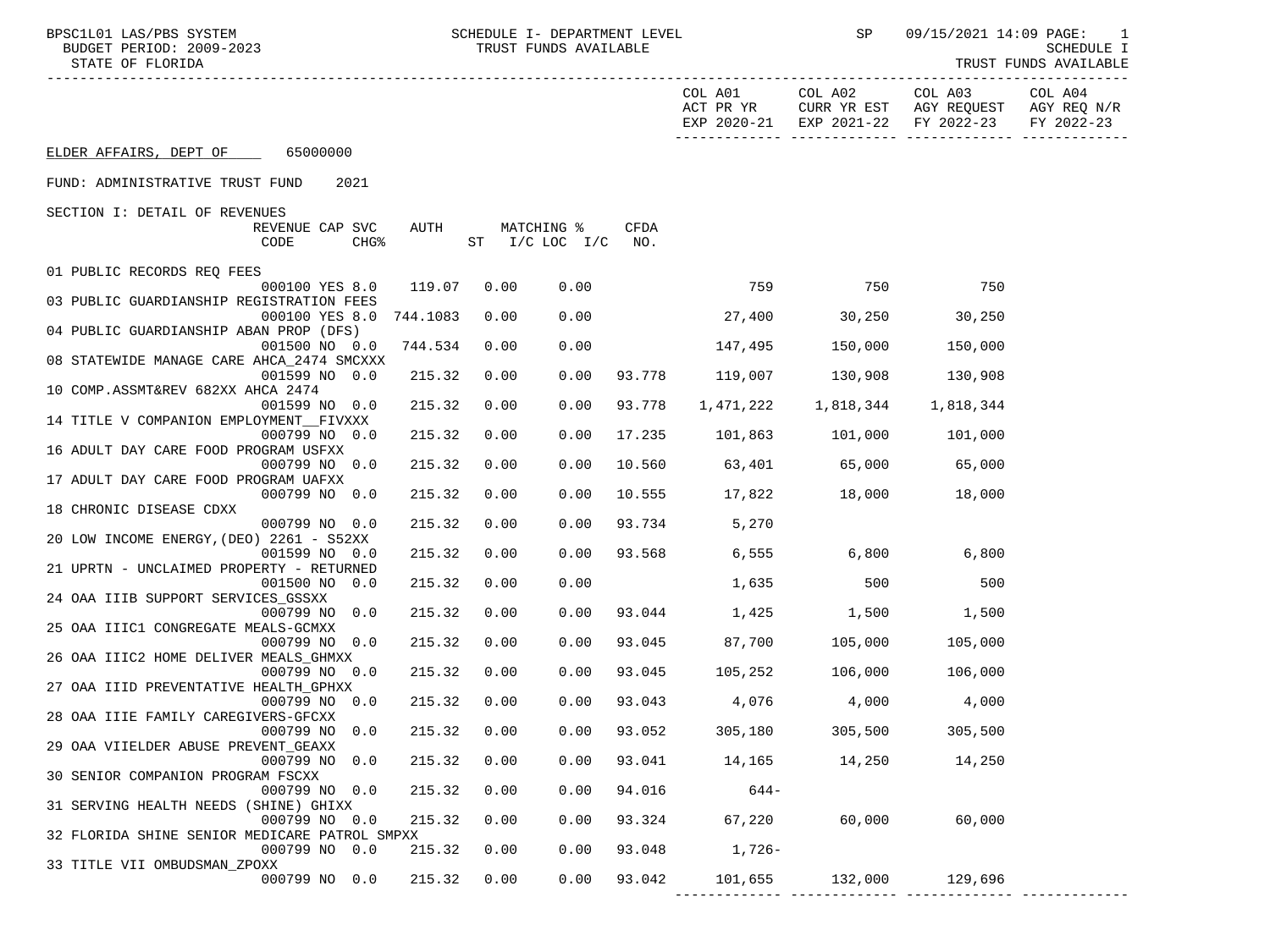| BPSC1L01 LAS/PBS SYSTEM<br>BUDGET PERIOD: 2009-2023<br>STATE OF FLORIDA                                                                                                                                                                                                                                                                                                        | SCHEDULE I- DEPARTMENT LEVEL<br>TRUST FUNDS AVAILABLE       |                                                                                         | SP and the set of the set of the set of the set of the set of the set of the set of the set of the set of the set of the set of the set of the set of the set of the set of the set of the set of the set of the set of the se | 09/15/2021 14:09 PAGE:<br>SCHEDULE I<br>TRUST FUNDS AVAILABLE                                  |                       |  |
|--------------------------------------------------------------------------------------------------------------------------------------------------------------------------------------------------------------------------------------------------------------------------------------------------------------------------------------------------------------------------------|-------------------------------------------------------------|-----------------------------------------------------------------------------------------|--------------------------------------------------------------------------------------------------------------------------------------------------------------------------------------------------------------------------------|------------------------------------------------------------------------------------------------|-----------------------|--|
|                                                                                                                                                                                                                                                                                                                                                                                |                                                             |                                                                                         | COL A01 COL A02                                                                                                                                                                                                                | COL A03<br>ACT PR YR CURR YR EST AGY REQUEST AGY REQ N/R<br>EXP 2020-21 EXP 2021-22 FY 2022-23 | COL A04<br>FY 2022-23 |  |
| ELDER AFFAIRS, DEPT OF 65000000                                                                                                                                                                                                                                                                                                                                                |                                                             |                                                                                         |                                                                                                                                                                                                                                |                                                                                                |                       |  |
| FUND: ADMINISTRATIVE TRUST FUND<br>2021                                                                                                                                                                                                                                                                                                                                        |                                                             |                                                                                         |                                                                                                                                                                                                                                |                                                                                                |                       |  |
| SECTION I: DETAIL OF REVENUES<br>REVENUE CAP SVC<br>CODE                                                                                                                                                                                                                                                                                                                       | AUTH<br>MATCHING %<br>CFDA<br>CHG% ST I/C LOC I/C NO.       |                                                                                         |                                                                                                                                                                                                                                |                                                                                                |                       |  |
| TOTAL TO LINE B IN SECTION IV                                                                                                                                                                                                                                                                                                                                                  |                                                             |                                                                                         | 2,646,732 3,049,802 3,047,498                                                                                                                                                                                                  |                                                                                                |                       |  |
| SECTION II: DETAIL OF NONOPERATING EXPENDITURES                                                                                                                                                                                                                                                                                                                                | TRANSFER CFDA<br>OBJECT<br>TO BE<br>CODE<br>NO.             |                                                                                         |                                                                                                                                                                                                                                |                                                                                                |                       |  |
| 01 GENERAL REVENUE SERVICE CHARGE<br>03 STATEWIDE COST ALLOCATED SWCAP                                                                                                                                                                                                                                                                                                         | 880800 65100600<br>810133 65100600                          |                                                                                         | $3,304$ $3,304$ $3,304$ $3,304$<br>11,426 $12,000$ $12,000$                                                                                                                                                                    |                                                                                                |                       |  |
| TOTAL TO LINE E IN SECTION IV                                                                                                                                                                                                                                                                                                                                                  |                                                             |                                                                                         | 14,730 15,304 15,304                                                                                                                                                                                                           |                                                                                                |                       |  |
| SECTION III: ADJUSTMENTS                                                                                                                                                                                                                                                                                                                                                       | OBJECT<br>CODE                                              |                                                                                         |                                                                                                                                                                                                                                |                                                                                                |                       |  |
| 01 CERTIFIED FORWARD REVERSIONS 9/30/20<br>02 PY AP NOT CF                                                                                                                                                                                                                                                                                                                     | 991000<br>991000                                            | 1,470<br>5,594                                                                          |                                                                                                                                                                                                                                |                                                                                                |                       |  |
| TOTAL TO LINE H IN SECTION IV                                                                                                                                                                                                                                                                                                                                                  |                                                             | 7,064                                                                                   |                                                                                                                                                                                                                                |                                                                                                |                       |  |
| SECTION IV: SUMMARY                                                                                                                                                                                                                                                                                                                                                            |                                                             |                                                                                         |                                                                                                                                                                                                                                |                                                                                                |                       |  |
| UNRESERVED FUND BALANCE - JULY 1<br>ADD: REVENUES (FROM SECTION I)<br>TOTAL FUNDS AVAILABLE (LINE A + LINE B)<br>LESS: OPERATING EXPENDITURES<br>LESS: NONOPERATING EXPENDITURES (SECTION II)<br>LESS: FIXED CAPITAL OUTLAY (TOTAL ONLY)<br>UNRESERVED FUND BALANCE - JUNE 30 - BEFORE ADJ<br>NET ADJUSTMENTS (FROM SECTION III)<br>ADJUSTED UNRESERVED FUND BALANCE - JUNE 30 | (A)<br>(B)<br>(C)<br>(D)<br>(E)<br>(F)<br>(G)<br>(H)<br>(I) | 802,258<br>2,646,732<br>3,448,990<br>2,705,891<br>14,730<br>728,369<br>7,064<br>735,433 | 3,785,235<br>3,400,853<br>15,304<br>369,078<br>369,078                                                                                                                                                                         | 735,433 369,078<br>3,049,802 3,047,498<br>3,416,576<br>3,401,272<br>15,304                     |                       |  |
| TOTAL UNRESERVED FUND BALANCE FROM STATEWIDE CFO FILE:                                                                                                                                                                                                                                                                                                                         |                                                             | 802,258                                                                                 |                                                                                                                                                                                                                                |                                                                                                |                       |  |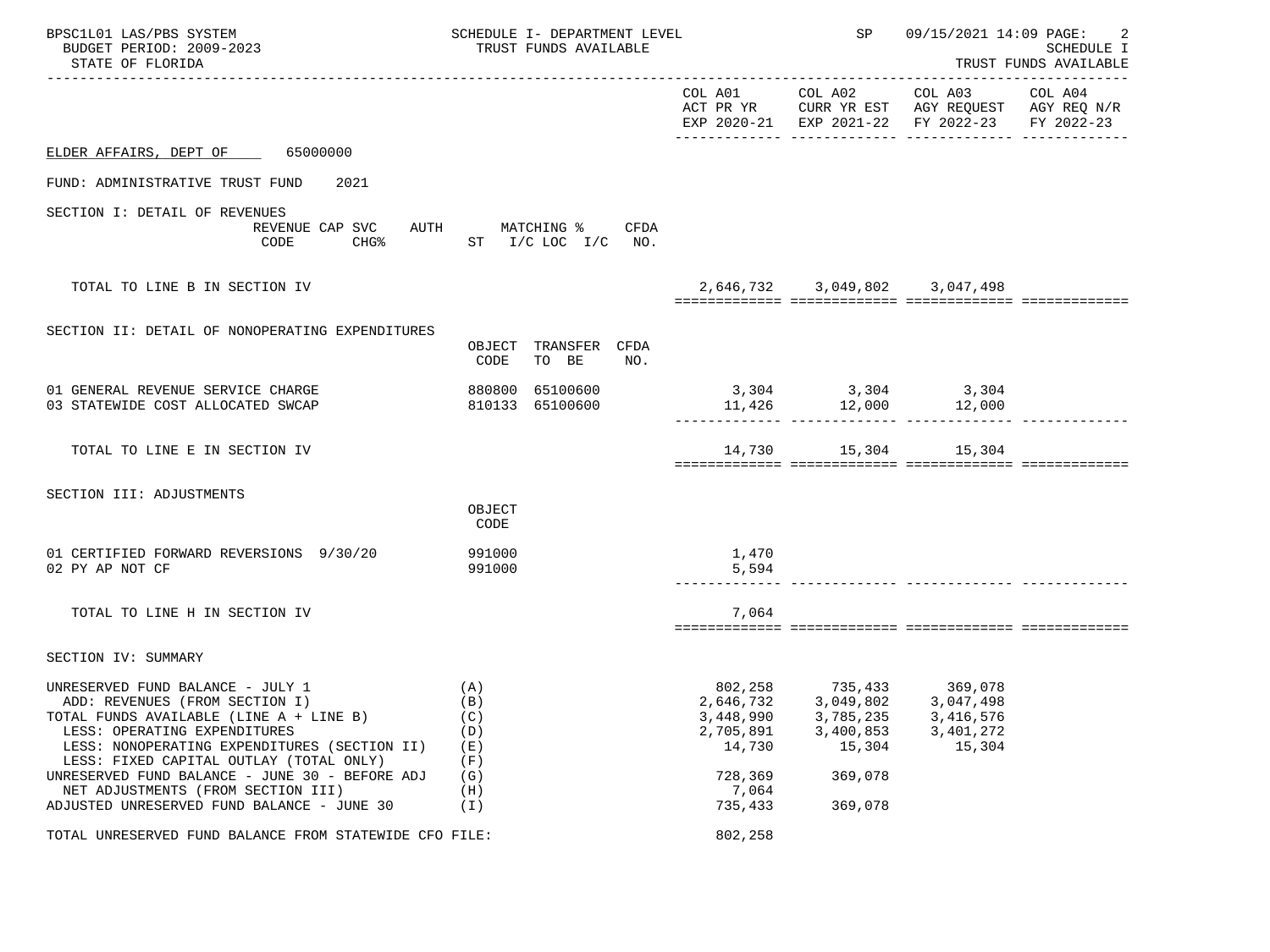| BPSC1L01 LAS/PBS SYSTEM<br>BUDGET PERIOD: 2009-2023<br>STATE OF FLORIDA | SCHEDULE I- DEPARTMENT LEVEL<br>TRUST FUNDS AVAILABLE |                                                            |                   |                 | SP 09/15/2021 14:09 PAGE: 3                                                                                                       | <b>SCHEDULE I</b><br>TRUST FUNDS AVAILABLE |
|-------------------------------------------------------------------------|-------------------------------------------------------|------------------------------------------------------------|-------------------|-----------------|-----------------------------------------------------------------------------------------------------------------------------------|--------------------------------------------|
|                                                                         |                                                       |                                                            |                   |                 | COL A01 COL A02 COL A03 COL A04<br>ACT PR YR CURR YR EST AGY REQUEST AGY REQ N/R<br>EXP 2020-21 EXP 2021-22 FY 2022-23 FY 2022-23 |                                            |
| ELDER AFFAIRS, DEPT OF 65000000                                         |                                                       |                                                            |                   |                 |                                                                                                                                   |                                            |
| FUND: ADMINISTRATIVE TRUST FUND 2021                                    |                                                       |                                                            |                   |                 |                                                                                                                                   |                                            |
|                                                                         |                                                       |                                                            |                   |                 |                                                                                                                                   |                                            |
| SCHEDULE IB: DETAIL OF UNRESERVED FUND BALANCE                          | FUNDING SOURCE                                        |                                                            |                   |                 |                                                                                                                                   |                                            |
|                                                                         |                                                       | $STATE(S)$ RESTRICTED $(R)$<br>NONSTATE(N) UNRESTRICTED(U) |                   |                 |                                                                                                                                   |                                            |
| 01 PUBLIC GUARDIANSHIP ABANDON PROPERTY                                 | S                                                     |                                                            | R 147,495 150,000 |                 |                                                                                                                                   |                                            |
| 02 PUBLIC GUARDIANSHIP REGISTRATION FEES                                | $\, {\rm N}$                                          | R 27,400 30,250                                            |                   |                 |                                                                                                                                   |                                            |
| 03 INDIRECT EARNINGS                                                    | S                                                     | U                                                          |                   | 559,788 188,078 |                                                                                                                                   |                                            |
| 04 FEES PUBLIC RECORDS REOUEST/TELEPHONE                                | $_{\rm N}$                                            | $\mathbb{R}$                                               | 750               | 750             |                                                                                                                                   |                                            |
| ADJUSTED UNRESERVED FUND BALANCE - JUNE 30                              |                                                       |                                                            |                   | 735,433 369,078 |                                                                                                                                   |                                            |
|                                                                         |                                                       |                                                            |                   |                 |                                                                                                                                   |                                            |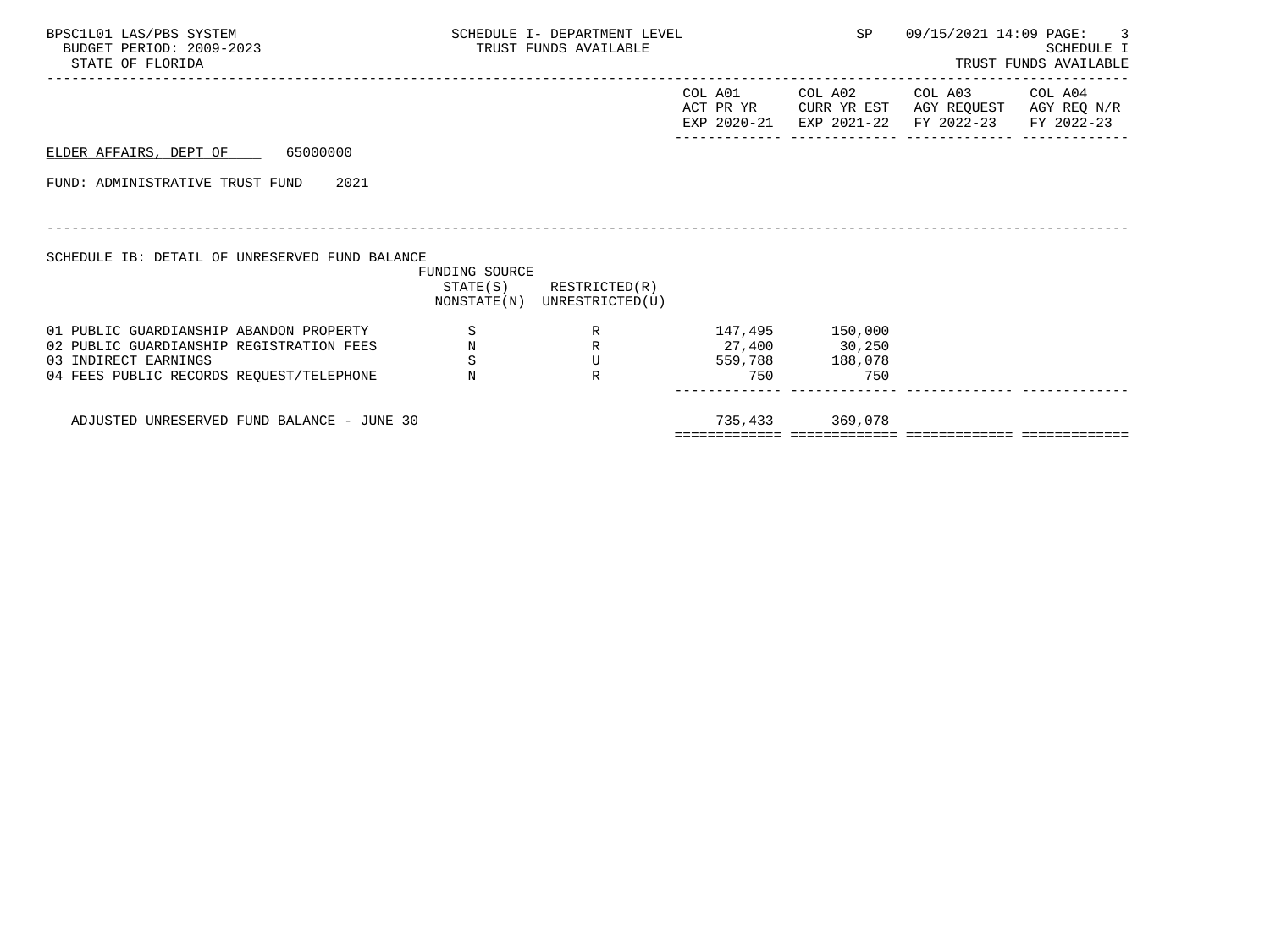BPSC1L01 LAS/PBS SYSTEM SOHEDULE I- DEPARTMENT LEVEL SENE SP 09/15/2021 14:09 PAGE: 4<br>BUDGET PERIOD: 2009-2023 TRUST FUNDS AVAILABLE

STATE OF FLORIDA TRUST FUNDS AVAILABLE

|                                                                                                                 | COL A01<br>ACT PR YR | COL A02                             | COL A03<br>CURR YR EST AGY REQUEST AGY REQ N/R<br>EXP 2020-21 EXP 2021-22 FY 2022-23 | COL A04<br>FY 2022-23 |
|-----------------------------------------------------------------------------------------------------------------|----------------------|-------------------------------------|--------------------------------------------------------------------------------------|-----------------------|
| ELDER AFFAIRS, DEPT OF 65000000                                                                                 |                      |                                     |                                                                                      |                       |
| FUND: FEDERAL GRANTS TRUST FUND<br>2261                                                                         |                      |                                     |                                                                                      |                       |
| SECTION I: DETAIL OF REVENUES                                                                                   |                      |                                     |                                                                                      |                       |
| REVENUE CAP SVC<br>AUTH<br>MATCHING %<br>CFDA<br>CHG <sup>8</sup><br>ST I/C LOC I/C NO.<br>CODE                 |                      |                                     |                                                                                      |                       |
| CV FAMILIES FIRST ACT COVID                                                                                     |                      |                                     |                                                                                      |                       |
| 000700 NO 0.0<br>430.101<br>0.00<br>0.00<br>93.045<br>C1 CARES ACT MEALS GMECA COVID                            | 10,884,569           | 1,856,813                           |                                                                                      |                       |
| 0.00<br>93.045<br>000700 NO 0.0<br>430.101<br>0.00                                                              | 29,599,546           | 3,577,127                           |                                                                                      |                       |
| C2 CARES ACT SUPPORT SERVICES GSSCA COVID                                                                       |                      |                                     |                                                                                      |                       |
| 430.101<br>0.00<br>0.00<br>000700 NO 0.0<br>93.044<br>C3 CARES ACT FAMILY CAREGIVERS GFCCA COVID                | 13,887,915           | 1,629,015                           |                                                                                      |                       |
| 93.052<br>000700 NO 0.0<br>430.101<br>0.00<br>0.00                                                              | 6,384,182            | 1,173,962                           |                                                                                      |                       |
| C4 CARES ACT FAMILY CAREGIVER ANTI B REV                                                                        |                      |                                     |                                                                                      |                       |
| 93.052<br>000700 NO 0.0<br>430.101<br>0.00<br>0.00<br>C5 CARES ACT MEALS ANTICIPATED B REV                      | 486,945              |                                     |                                                                                      |                       |
| 430.101<br>0.00<br>0.00<br>000700 NO 0.0<br>93.045                                                              | 672,540              |                                     |                                                                                      |                       |
| C6 CARES ACT SUPPORT SVCS ANTICIPATED B REV                                                                     |                      |                                     |                                                                                      |                       |
| 93.044<br>000700 NO 0.0<br>430.101<br>0.00<br>0.00                                                              | 414,609              |                                     |                                                                                      |                       |
| C7 TITLE VII OMBUDSMAN CARES ACT COVID<br>0.00<br>000700 NO 0.0<br>430.101<br>0.00<br>93.042                    | 692,849              | 828,496                             |                                                                                      |                       |
| C8 ADRC NO WRONG DOOR CARES COVID                                                                               |                      |                                     |                                                                                      |                       |
| 0.00<br>0.00<br>93.048<br>000700 NO 0.0<br>430.101                                                              | 1,388,704            | 1,012,521                           |                                                                                      |                       |
| FF FAMILIES FIRST COVID ANTICIPATED B REV                                                                       |                      |                                     |                                                                                      |                       |
| 0.00<br>0.00<br>000700 NO 0.0<br>430.101<br>FP FALLS PREVENTION FPXXX                                           | 93.045 100,690       |                                     |                                                                                      |                       |
| 000700 NO 0.0<br>430.101<br>0.00<br>0.00                                                                        | 93.761 51,805 98,195 |                                     |                                                                                      |                       |
| 04 TRANFER LIHEAP DEO 2261                                                                                      |                      |                                     |                                                                                      |                       |
| 430.508<br>0.00<br>$0.00$ 93.568<br>001510 NO 0.0                                                               |                      | 5,502,156 5,502,156 5,502,156       |                                                                                      |                       |
| 05 AMERICORPS ELDER SERVICE GRANT AMP<br>000700 NO 0.0 430.07(8) 27.85 C 12.18 C 94.006 100,539 100,539 100,539 |                      |                                     |                                                                                      |                       |
| 06 OAA IIIB SUPPORT SERVICES AM RESCUE PLAN GSS                                                                 |                      |                                     |                                                                                      |                       |
| 000700 NO 0.0 430.101 0.00 25.00 C 93.044                                                                       |                      | 10,078,934                          | 11,578,934                                                                           |                       |
| 07 SENIOR COMMUNITY SERVICE EMPLOYMENT FIV                                                                      |                      |                                     |                                                                                      |                       |
| 000700 NO 0.0 430.101 10.00 C 0.00 17.235<br>08 SENIOR COMPANION ACTION GRANT FSC                               |                      | 5, 264, 313 5, 264, 313 5, 264, 313 |                                                                                      |                       |
| 000700 NO 0.0 430.07(9) 14.50 C 0.00 94.016 237,700                                                             |                      |                                     |                                                                                      |                       |
| 09 HEALTH INSURANCE CONSULTING GRANT GHI                                                                        |                      |                                     |                                                                                      |                       |
| 000700 NO 0.0 430.07(9) 0.00 0.00 93.324 2,913,853 2,913,853 2,913,853                                          |                      |                                     |                                                                                      |                       |
| 1A TITLE IIIC1 CONGREGATE MEALS GCM<br>5.00 C 10.00 C 93.045<br>000700 NO<br>430.101<br>0.0                     | 21,515,735           | 22,015,735                          | 22,390,263                                                                           |                       |
| 10 TITLE VII ELDER ABUSE PREVENTION GEA                                                                         |                      |                                     |                                                                                      |                       |
| 0.00<br>0.00<br>000700 NO<br>0.0<br>430.101<br>93.041                                                           | 368,544              | 344,252                             | 344,252                                                                              |                       |
| 11 TITLE IIIE FAMILY CAREGIVERS GFC                                                                             |                      |                                     |                                                                                      |                       |
| 430.101 15.00 C 10.00 C 93.052<br>000700 NO<br>0.0<br>12 TITLE IIIC2 HOME DELIVERED MEALS GHM                   | 9,930,459            | 11,930,459                          | 9,578,368                                                                            |                       |
| 430.101   5.00   0   10.00   0   93.045   24,950,974<br>000700 NO 0.0                                           |                      | 23,950,974                          | 20,881,157                                                                           |                       |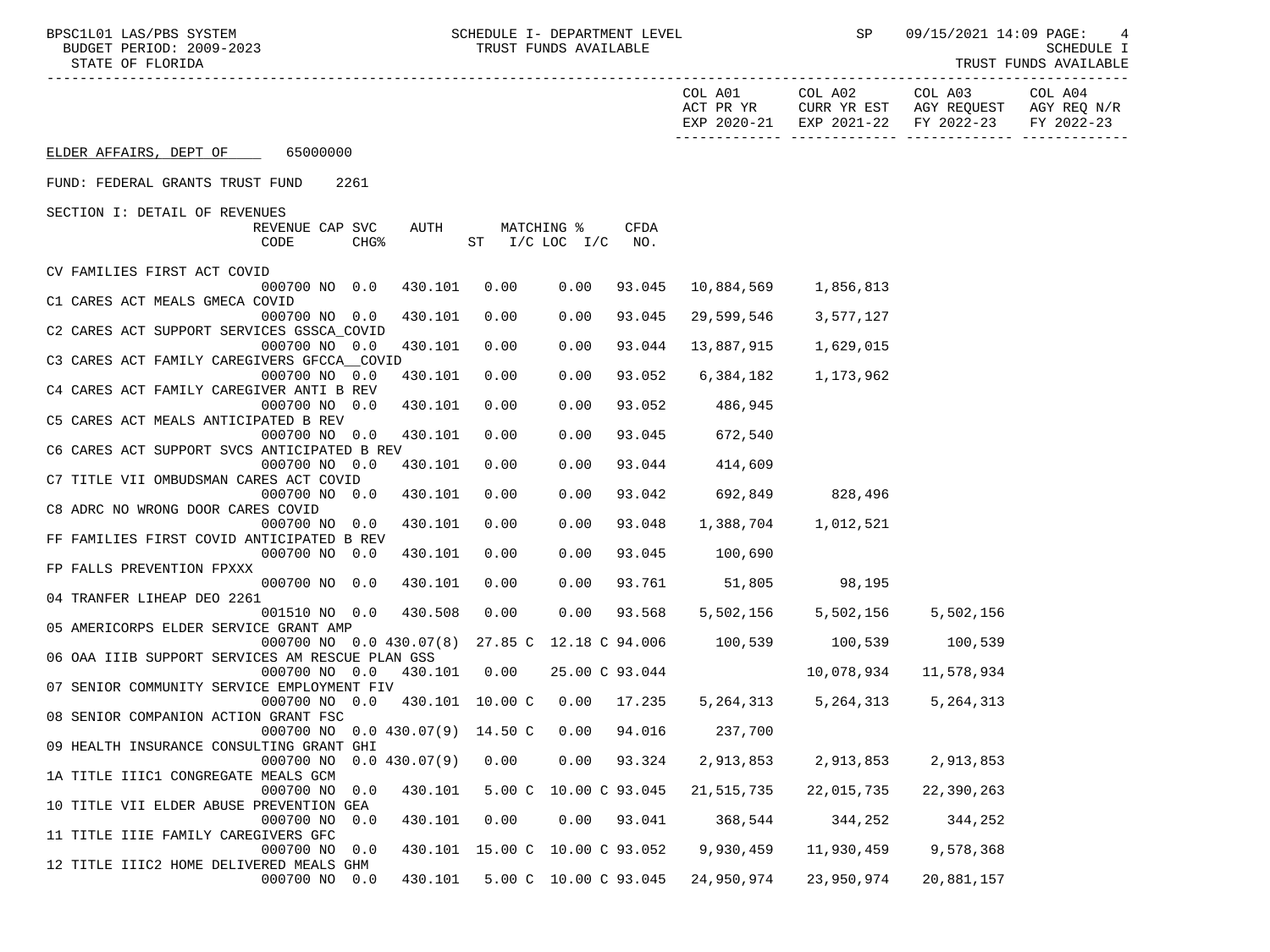BPSC1L01 LAS/PBS SYSTEM SOME SOME SCHEDULE I- DEPARTMENT LEVEL SENEMBER 199/15/2021 14:09 PAGE: 5<br>BUDGET PERIOD: 2009-2023 SCHEDULE I SAN TRUST FUNDS AVAILABLE

-----------------------------------------------------------------------------------------------------------------------------------

STATE OF FLORIDA TRUST FUNDS AVAILABLE

|                                                    |                          |                  |         |                |            |                       | COL A01<br>ACT PR YR<br>EXP 2020-21 | COL A02<br>CURR YR EST<br>EXP 2021-22 | COL A03<br>AGY REQUEST<br>FY 2022-23 | COL A04<br>AGY REQ N/R<br>FY 2022-23 |
|----------------------------------------------------|--------------------------|------------------|---------|----------------|------------|-----------------------|-------------------------------------|---------------------------------------|--------------------------------------|--------------------------------------|
| ELDER AFFAIRS, DEPT OF                             | 65000000                 |                  |         |                |            |                       | ------------- ---                   |                                       |                                      |                                      |
| FUND: FEDERAL GRANTS TRUST FUND                    |                          | 2261             |         |                |            |                       |                                     |                                       |                                      |                                      |
|                                                    |                          |                  |         |                |            |                       |                                     |                                       |                                      |                                      |
| SECTION I: DETAIL OF REVENUES                      | REVENUE CAP SVC          |                  | AUTH    |                | MATCHING % | <b>CFDA</b>           |                                     |                                       |                                      |                                      |
|                                                    | CODE                     | CHG <sup>8</sup> |         | ST I/C LOC I/C |            | NO.                   |                                     |                                       |                                      |                                      |
| 13 TITLE IIID PREVENTIVE HEALTH GPH                |                          |                  |         |                |            |                       |                                     |                                       |                                      |                                      |
| 14 TTLE IIIB SUPPORT SERVICES GSS                  | 000700 NO 0.0            |                  | 430.101 |                |            | 5.00 C 10.00 C 93.043 |                                     | 1,087,527 887,527                     | 847,372                              |                                      |
|                                                    | 000700 NO 0.0            |                  | 430.101 |                |            | 5.00 C 10.00 C 93.044 | 26,969,718                          | 21,969,718                            | 20,816,957                           |                                      |
| 15 TITLE VII LONG TERM CARE OMBUDSMAN ZPO          |                          |                  |         |                |            |                       |                                     |                                       |                                      |                                      |
|                                                    | 000700 NO 0.0            |                  | 430.101 | 0.00           | 0.00       | 93.042                | 1,519,645                           | 1,519,645                             | 1,519,645                            |                                      |
| 16 MIPPA HEALTH INSURANCE NEEDS (LIA, LID, LIS) 18 |                          |                  |         |                |            |                       |                                     |                                       |                                      |                                      |
|                                                    | 000700 NO 0.0            |                  | 430.101 | 0.00           | 0.00       | 93.071                | 1,704,475                           | 1,704,475                             | 2,104,475                            |                                      |
| 17 OAA IIIC1 CONGREGATE MEALS AM RESCUE PLAN GCM   | 000700 NO 0.0            |                  | 430.101 | 0.00           |            | 25.00 C 93.045        |                                     | 7,051,479                             | 7,551,479                            |                                      |
| 18 OAA NUTRITION/SUPPLEMENTAL PROGRAM NSP          |                          |                  |         |                |            |                       |                                     |                                       |                                      |                                      |
|                                                    | 000700 NO 0.0            |                  | 430.508 | 0.00           | 0.00       | 93.053                | 6,555,337                           | 6,555,337                             | 6,555,337                            |                                      |
| 19 OAA IIIC2 HOME MEALS AM RESCUE PLAN GHMRP       |                          |                  |         |                |            |                       |                                     |                                       |                                      |                                      |
|                                                    | 000700 NO 0.0            |                  | 430.101 | 0.00           | 0.00       | 93.045                |                                     | 9,827,218                             | 11,327,218                           |                                      |
| 2A USDA ADULT CARE FOOD/CASH IN LIEU UCF           |                          |                  |         |                |            |                       |                                     |                                       |                                      |                                      |
|                                                    | 000700 NO 0.0 430.04(14) |                  |         | 0.00           | 0.00       | 10.558                |                                     | 238, 117 238, 117                     | 238,117                              |                                      |
| 20 USDA ADULT CARE FOOD/AUDIT & REIMB UAF/UFF      | 000700 NO 0.0 430.04(14) |                  |         | 0.00           | 0.00       | 10.555                | 1,960,417                           | 1,960,417                             | 1,960,417                            |                                      |
| 21 USDA ADULT CARE FOOD/ADMINISTRATION USF         |                          |                  |         |                |            |                       |                                     |                                       |                                      |                                      |
|                                                    | 000700 NO 0.0 430.04(14) |                  |         | 0.00           | 0.00       | 10.560                | 385,857                             | 424,442                               | 466,887                              |                                      |
| 22 USDA SENIOR FARMERS MARKET                      |                          |                  |         |                |            |                       |                                     |                                       |                                      |                                      |
|                                                    | 000700 NO 0.0 430.04(14) |                  |         | 0.00           | 0.00       | 10.576                |                                     | 115,029 126,531                       | 139,185                              |                                      |
| 23 OAA IIID PREVENT HEALTH AM RESCUE PLAN GPHRP    |                          |                  |         |                |            |                       |                                     |                                       |                                      |                                      |
| 24 SMP18                                           | 000700 NO 0.0            |                  | 430.101 | 0.00           | 0.00       | 93.043                |                                     | 1,107,550                             | 1,107,550                            |                                      |
|                                                    | 000700 NO 0.0            |                  | 430.101 | 0.00           | 0.00       | 93.048                |                                     | 437,613 437,613                       | 437,613                              |                                      |
| 25 OAA IIIE FAMILY CAREGIVERS AM RESCUE PLAN GFC   |                          |                  |         |                |            |                       |                                     |                                       |                                      |                                      |
|                                                    | 000700 NO 0.0            |                  | 430.101 | 0.00           | 0.00       | 93.052                |                                     | 3,025,445                             | 4,025,445                            |                                      |
| 26 OAA VII LTCOP AMERICAN RESCUE PLAN ZPORP        |                          |                  |         |                |            |                       |                                     |                                       |                                      |                                      |
|                                                    | 000700 NO 0.0            |                  | 430.101 | 0.00           | 0.00       | 93.042                |                                     | 251,716                               | 251,716                              |                                      |
| 27 CD019 CHRONIC DISEASE                           |                          |                  |         |                |            |                       |                                     |                                       |                                      |                                      |
|                                                    | 000700 NO 0.0 430.04(14) |                  |         | 0.00           | 0.00       | 93.734                |                                     | 30,233 119,767                        |                                      |                                      |
| 28 NO WRONG DOOR COVID VACCINATION ACCESS NWDVA    | 000700 NO 0.0            |                  | 430.101 | 0.00           | 0.00       | 93.048                | 14,071                              | 1,548,765                             |                                      |                                      |
| 29 OAA IIIC2 HOME MEALS CONSOL APPROP ACT GHMCO    |                          |                  |         |                |            |                       |                                     |                                       |                                      |                                      |
|                                                    | 000700 NO 0.0            |                  | 430.101 | 0.00           | 0.00       | 93.045                | 6,160,984                           | 5,520,942                             |                                      |                                      |
| 3A LIHEAP INCOME ENERGY ANTICIPATED B REV          |                          |                  |         |                |            |                       |                                     |                                       |                                      |                                      |
|                                                    | 001510 NO 0.0            |                  | 430.508 | 0.00           | 0.00       | 93.568                | 2,611,310                           |                                       |                                      |                                      |
| 30 OAA EXPANDING ACCESS TO COVID VACCINES VAC21    |                          |                  |         |                |            |                       |                                     |                                       |                                      |                                      |
|                                                    | 000700 NO 0.0            |                  | 430.101 | 0.00           | 0.00       | 93.044                | 215,869                             | 3,578,844                             |                                      |                                      |
| 35 TITLE IIIC1 CONGREGATE MEAL ANTICIPATED B REV   | 000700 NO 0.0            |                  | 430.101 | 0.00           | 0.00       | 93.045                | 4, 263, 115                         |                                       |                                      |                                      |
|                                                    |                          |                  |         |                |            |                       |                                     |                                       |                                      |                                      |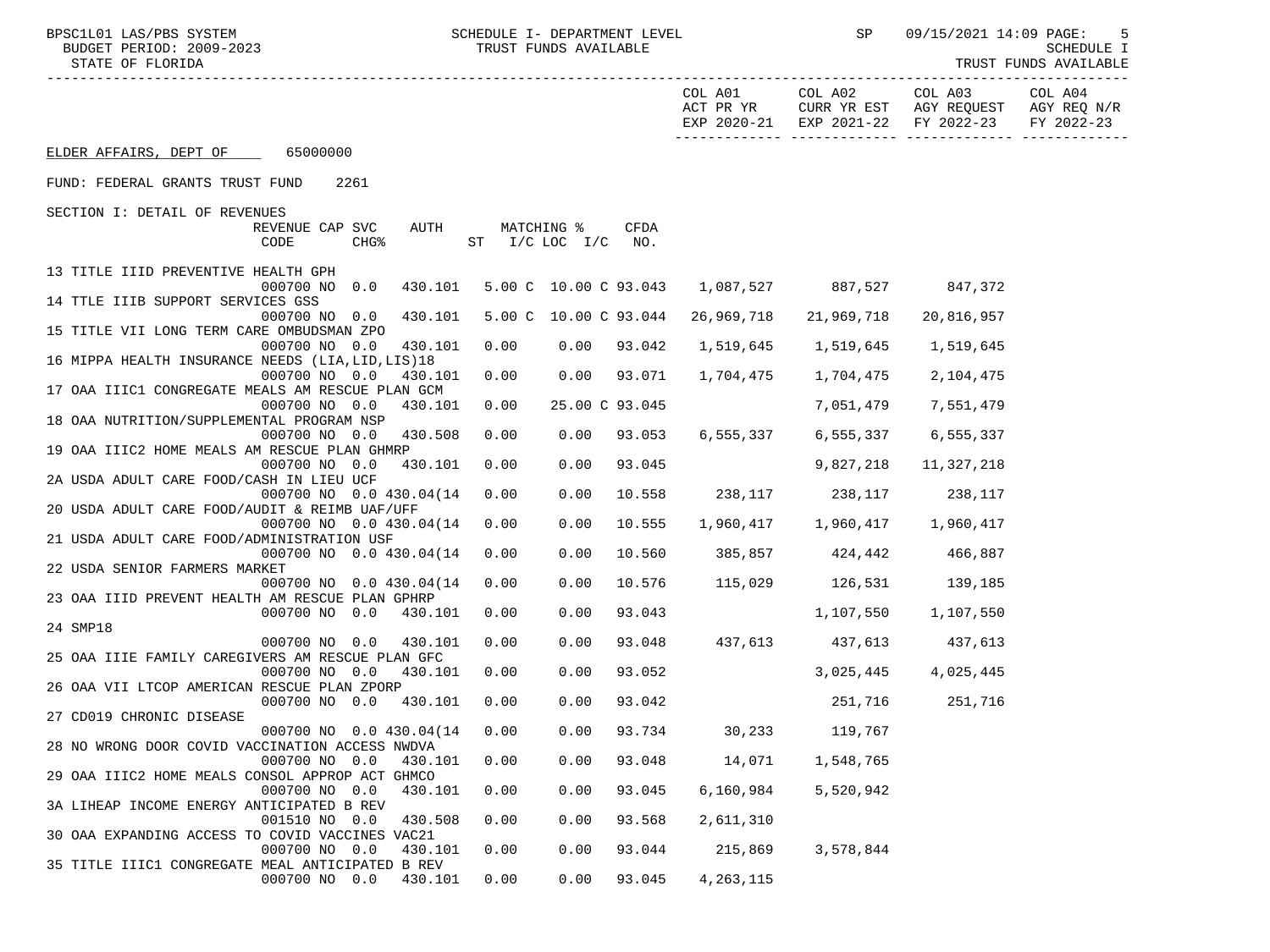| STATE OF FLORIDA                                                                   |                  |                                  |             |                      |                                       |                                                              | TRUST FUNDS AVAILABLE |
|------------------------------------------------------------------------------------|------------------|----------------------------------|-------------|----------------------|---------------------------------------|--------------------------------------------------------------|-----------------------|
|                                                                                    |                  |                                  |             | COL A01<br>ACT PR YR | COL A02<br>EXP 2020-21 EXP 2021-22    | COL A03<br>CURR YR EST AGY REQUEST AGY REQ N/R<br>FY 2022-23 | COL A04<br>FY 2022-23 |
| ELDER AFFAIRS, DEPT OF 65000000                                                    |                  |                                  |             |                      |                                       |                                                              |                       |
| FUND: FEDERAL GRANTS TRUST FUND<br>2261                                            |                  |                                  |             |                      |                                       |                                                              |                       |
| SECTION I: DETAIL OF REVENUES<br>AUTH<br>REVENUE CAP SVC<br>CODE<br>CHG%           |                  | MATCHING %<br>ST I/C LOC I/C NO. | <b>CFDA</b> |                      |                                       |                                                              |                       |
| 36 TITLE VII ELDER ABUSE PREVENT ANTICIPATED B<br>000700 NO 0.0<br>430.101         | 0.00             | 0.00                             |             | 93.041 40,847        |                                       |                                                              |                       |
| 37 TITLE IIIE FAMILY CARGIVER ANTICIPATED B REV<br>000700 NO 0.0<br>430.101        | 0.00             | 0.00                             | 93.052      | 881,702              |                                       |                                                              |                       |
| 38 TITLE IIIC2 HOME DELIVERED MEAL ANTICIPATED B                                   |                  |                                  |             |                      |                                       |                                                              |                       |
| 000700 NO 0.0<br>430.101<br>4A TITLE IIID PREVENTIVE HEALTH ANTICIPATED B          | 0.00             | 0.00                             | 93.045      | 4,834,137            |                                       |                                                              |                       |
| 000700 NO 0.0<br>430.101<br>40 OAA IIIB SUPP SVCS ANTICIPATED REV 'B' GSS          | 0.00             | 0.00                             | 93.043      | 459.923              |                                       |                                                              |                       |
| 000700 NO 0.0<br>430.101                                                           | 0.00             | 0.00                             | 93.044      | 2,141,220            |                                       |                                                              |                       |
| 41 OAA IIIC2 HOME MEALS CONS APP ACT GHMCO<br>000700 NO 0.0 430.101                | 0.00             | 0.00                             | 93.045      | 2,016,986            |                                       |                                                              |                       |
| 44 USDA ADULT CARE FOOD CIL ANTICIPATED B UCF<br>000700 NO 0.0 430.04(14)          | 0.00             | 0.00                             | 10.558      | 115,580              |                                       |                                                              |                       |
| 48 ANTICIPATED REVENUE E-CIRTS                                                     |                  |                                  |             |                      |                                       |                                                              |                       |
| 000700 NO 0.0 430.101<br>54 OAA VII LTCOP ANTICIPATED REV 'B' COVID ZPOCA          | 43.11 C          | 0.00                             | 93.044      |                      |                                       | 740,296                                                      |                       |
| 000700 NO 0.0<br>430.101<br>71 NO WRONG DOOR COVID ANTICIPATED REV 'B'             | 0.00             | 0.00                             | 93.042      | 7,448                |                                       |                                                              |                       |
| 000700 NO 0.0 430.101                                                              | 0.00             | 0.00                             | 93.048      | 1,012,521            |                                       |                                                              |                       |
| 72 OAA EXPANDING ACCESS COVID VACCINES VAC21<br>000700 NO 0.0<br>430.101           | 0.00             | 0.00                             | 93.044      | 2,548,887            |                                       |                                                              |                       |
| 73 ADULT CARE FOOD AUD AND REIMB ANTICIPATED 'B'<br>000700 NO 0.0 430.101          | 0.00             | 0.00                             | 10.555      | 2,208,720            |                                       |                                                              |                       |
| TOTAL TO LINE B IN SECTION IV                                                      |                  |                                  |             |                      | 205,885,915  160,132,892  138,643,544 |                                                              |                       |
|                                                                                    |                  |                                  |             |                      |                                       |                                                              |                       |
| SECTION II: DETAIL OF NONOPERATING EXPENDITURES                                    |                  |                                  |             |                      |                                       |                                                              |                       |
|                                                                                    | OBJECT<br>CODE   | TRANSFER<br>TO BE                | CFDA<br>NO. |                      |                                       |                                                              |                       |
| 02 PRIOR YEAR PAYABLE - TR/GR SWCAP<br>04 TRANSFER WITHIN 2021 TR/HTCF/BSC/COST AL | 810000<br>810000 |                                  |             | 55,324<br>6,610      |                                       |                                                              |                       |
| 05 BUDGET AMEND (B0041)                                                            | 899000           |                                  |             |                      | 515,867                               |                                                              |                       |
| 12 UNFUNDED BUDGET<br>97 BUDGET AMEND (B0026)                                      | 899000<br>899000 |                                  |             |                      | 3,029,491<br>38,075,190               | 16,642,204                                                   |                       |
| TOTAL TO LINE E IN SECTION IV                                                      |                  |                                  |             |                      | 61,934 41,620,548 16,642,204          |                                                              |                       |

============= ============= ============= =============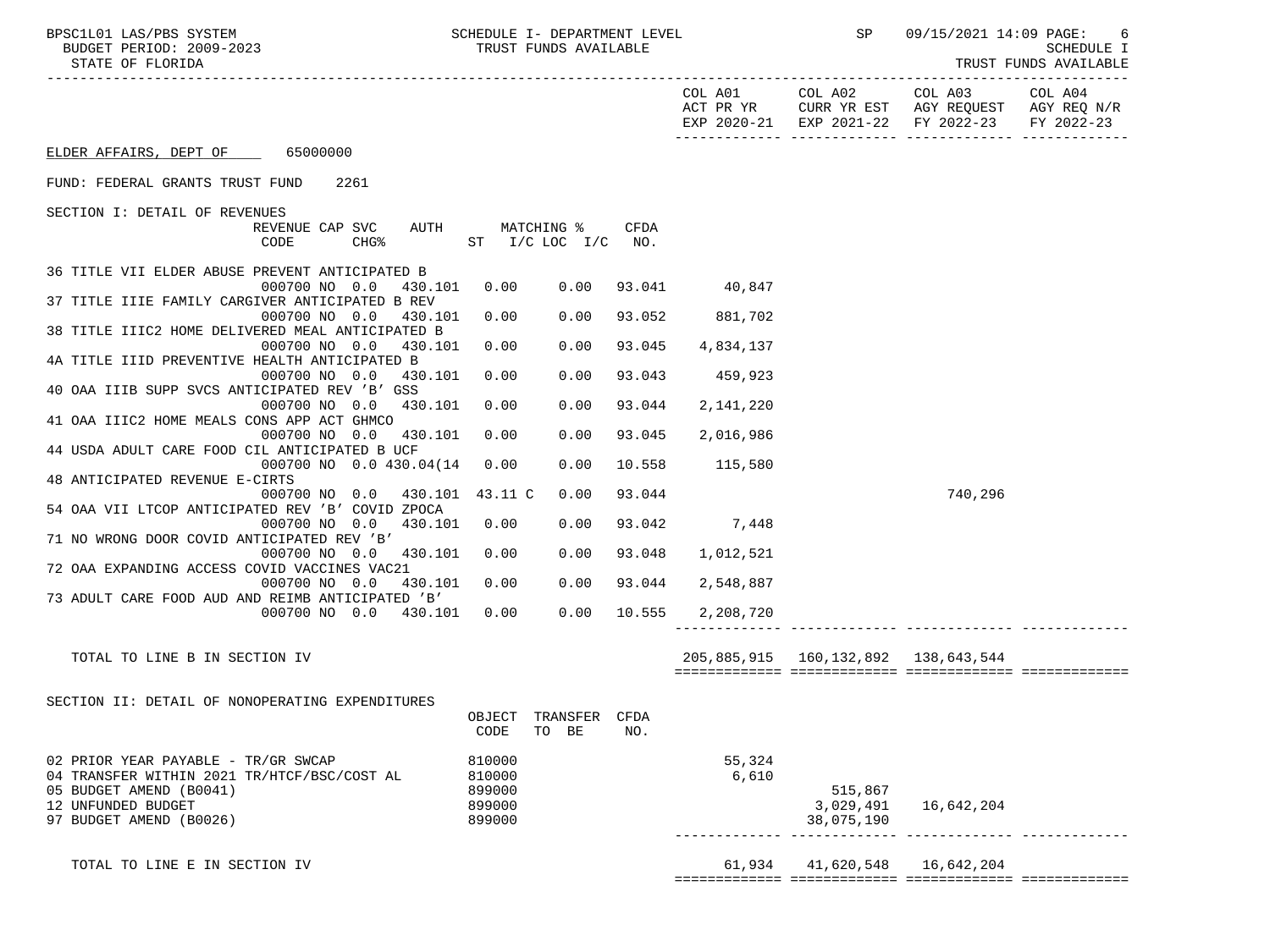| BPSC1L01 LAS/PBS SYSTEM<br>BUDGET PERIOD: 2009-2023<br>STATE OF FLORIDA                                                                                                                                                                                                                                                                                                                                                                  |                                                               | SCHEDULE I- DEPARTMENT LEVEL<br>TRUST FUNDS AVAILABLE |                                                                                             | SP                                                                                             | 09/15/2021 14:09 PAGE:                                                                                                         | 7<br><b>SCHEDULE I</b><br>TRUST FUNDS AVAILABLE |
|------------------------------------------------------------------------------------------------------------------------------------------------------------------------------------------------------------------------------------------------------------------------------------------------------------------------------------------------------------------------------------------------------------------------------------------|---------------------------------------------------------------|-------------------------------------------------------|---------------------------------------------------------------------------------------------|------------------------------------------------------------------------------------------------|--------------------------------------------------------------------------------------------------------------------------------|-------------------------------------------------|
|                                                                                                                                                                                                                                                                                                                                                                                                                                          |                                                               |                                                       |                                                                                             | COL A01 COL A02                                                                                | COL A03<br>ACT PR YR $\,$ CURR YR EST $\,$ AGY REQUEST $\,$ AGY REQ $\rm N/R$<br>EXP 2020-21 EXP 2021-22 FY 2022-23 FY 2022-23 | COL A04                                         |
| ELDER AFFAIRS, DEPT OF 65000000                                                                                                                                                                                                                                                                                                                                                                                                          |                                                               |                                                       |                                                                                             |                                                                                                |                                                                                                                                |                                                 |
| FUND: FEDERAL GRANTS TRUST FUND<br>2261                                                                                                                                                                                                                                                                                                                                                                                                  |                                                               |                                                       |                                                                                             |                                                                                                |                                                                                                                                |                                                 |
| SECTION III: ADJUSTMENTS                                                                                                                                                                                                                                                                                                                                                                                                                 |                                                               |                                                       |                                                                                             |                                                                                                |                                                                                                                                |                                                 |
|                                                                                                                                                                                                                                                                                                                                                                                                                                          | OBJECT<br>CODE                                                |                                                       |                                                                                             |                                                                                                |                                                                                                                                |                                                 |
| 02 PY ACCRUAL ADJUSTMENT<br>03 PRIOR YEAR ADJUSTMENT<br>04 TRANSFER IN FROM OTHER AGENCIES<br>05 PY RESERVED FOR ENCUMBRANCES                                                                                                                                                                                                                                                                                                            | 991000<br>991000<br>991000<br>991000                          |                                                       | 7,489,494<br>326,573-<br>6,750<br>41,341,406-<br>-------------                              |                                                                                                |                                                                                                                                |                                                 |
| TOTAL TO LINE H IN SECTION IV                                                                                                                                                                                                                                                                                                                                                                                                            |                                                               |                                                       | 34, 171, 735-                                                                               |                                                                                                |                                                                                                                                |                                                 |
| SECTION IV: SUMMARY                                                                                                                                                                                                                                                                                                                                                                                                                      |                                                               |                                                       |                                                                                             |                                                                                                |                                                                                                                                |                                                 |
| UNRESERVED FUND BALANCE - JULY 1<br>ADD: REVENUES (FROM SECTION I)<br>TOTAL FUNDS AVAILABLE (LINE A + LINE B)<br>LESS: OPERATING EXPENDITURES<br>LESS: NONOPERATING EXPENDITURES (SECTION II)<br>LESS: FIXED CAPITAL OUTLAY (TOTAL ONLY)<br>UNRESERVED FUND BALANCE - JUNE 30 - BEFORE ADJ<br>NET ADJUSTMENTS (FROM SECTION III)<br>ADJUSTED UNRESERVED FUND BALANCE - JUNE 30<br>TOTAL UNRESERVED FUND BALANCE FROM STATEWIDE CFO FILE: | (A)<br>(B)<br>(C)<br>(D)<br>( E )<br>(F)<br>(G)<br>(H)<br>(T) |                                                       | 209,298,064<br>171,575,399<br>61,934<br>37,660,731<br>34,171,735-<br>3,488,996<br>3,412,149 | 3, 412, 149 3, 488, 996<br>205,885,915 160,132,892<br>163,621,888<br>122,001,340<br>41,620,548 | 138,643,544<br>138,643,544<br>122,001,340<br>16,642,204                                                                        |                                                 |
| SCHEDULE IB: DETAIL OF UNRESERVED FUND BALANCE                                                                                                                                                                                                                                                                                                                                                                                           | FUNDING SOURCE<br>STATE(S)                                    | RESTRICTED(R)<br>NONSTATE(N) UNRESTRICTED(U)          |                                                                                             |                                                                                                |                                                                                                                                |                                                 |
| 01 FEDERAL GRANTS                                                                                                                                                                                                                                                                                                                                                                                                                        | $_{\rm N}$                                                    | R                                                     | 3,488,996                                                                                   |                                                                                                |                                                                                                                                |                                                 |
| ADJUSTED UNRESERVED FUND BALANCE - JUNE 30                                                                                                                                                                                                                                                                                                                                                                                               |                                                               |                                                       | 3,488,996                                                                                   |                                                                                                |                                                                                                                                |                                                 |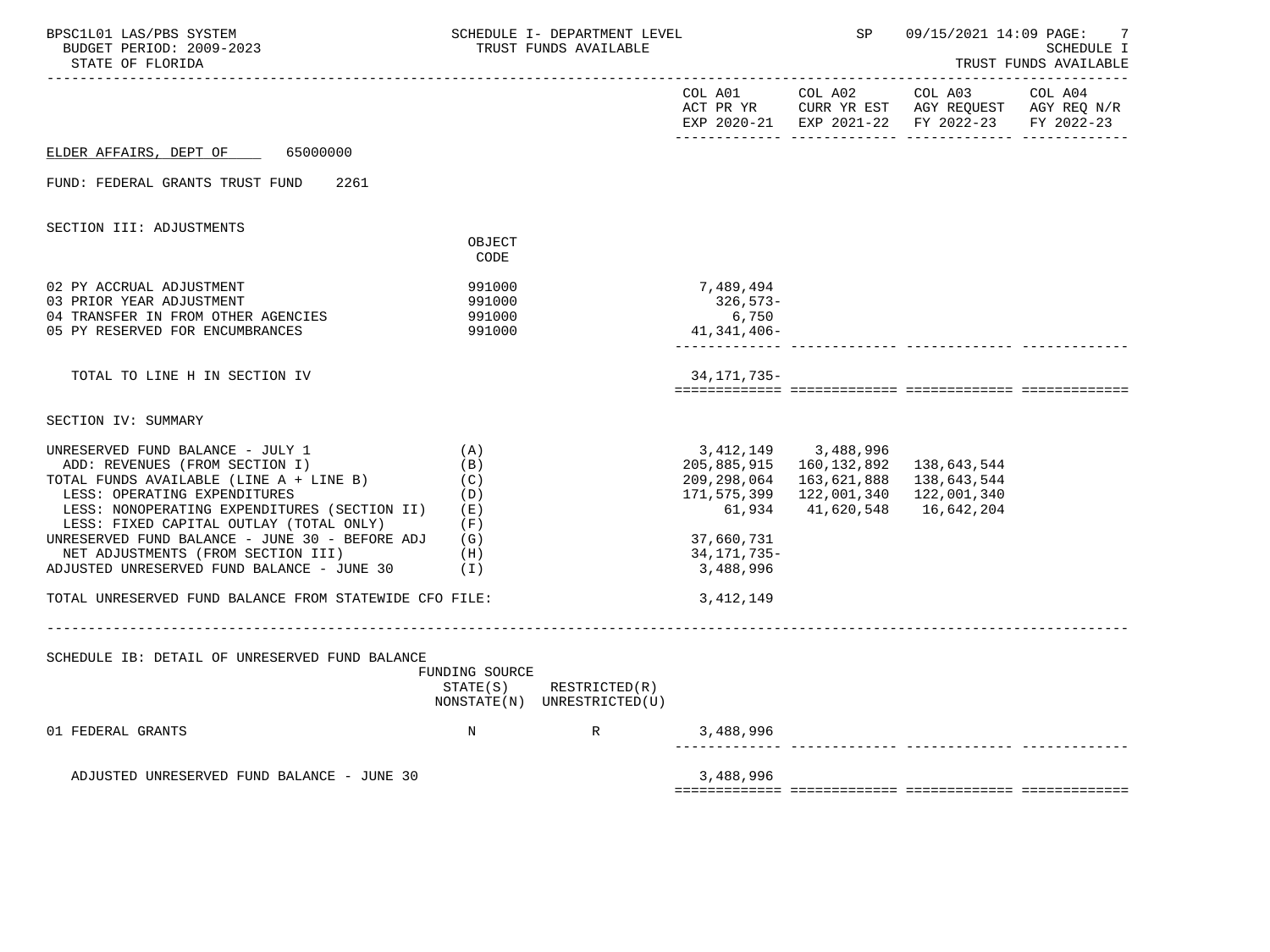| BPSC1L01 LAS/PBS SYSTEM<br>BUDGET PERIOD: 2009-2023<br>STATE OF FLORIDA                                                                                            | SCHEDULE I- DEPARTMENT LEVEL<br>TRUST FUNDS AVAILABLE | SP     | 09/15/2021 14:09 PAGE:<br><b>SCHEDULE I</b><br>TRUST FUNDS AVAILABLE |                                                                                                |                       |
|--------------------------------------------------------------------------------------------------------------------------------------------------------------------|-------------------------------------------------------|--------|----------------------------------------------------------------------|------------------------------------------------------------------------------------------------|-----------------------|
|                                                                                                                                                                    |                                                       |        | COL A01 COL A02                                                      | COL A03<br>ACT PR YR CURR YR EST AGY REQUEST AGY REQ N/R<br>EXP 2020-21 EXP 2021-22 FY 2022-23 | COL A04<br>FY 2022-23 |
| ELDER AFFAIRS, DEPT OF 65000000                                                                                                                                    |                                                       |        |                                                                      |                                                                                                |                       |
| FUND: GRANTS AND DONATIONS TF<br>2339                                                                                                                              |                                                       |        |                                                                      |                                                                                                |                       |
| SECTION I: DETAIL OF REVENUES<br>REVENUE CAP SVC<br>CODE<br>$CHG\$                                                                                                 | AUTH<br>CFDA<br>MATCHING %<br>ST I/C LOC I/C NO.      |        |                                                                      |                                                                                                |                       |
| 03 NONGRANT<br>001100 NO 8.0 430 0.00                                                                                                                              | 0.00                                                  | 70     |                                                                      |                                                                                                |                       |
| TOTAL TO LINE B IN SECTION IV                                                                                                                                      |                                                       | 70     |                                                                      |                                                                                                |                       |
| SECTION II: DETAIL OF NONOPERATING EXPENDITURES                                                                                                                    | OBJECT TRANSFER CFDA<br>CODE<br>TO BE<br>NO.          |        |                                                                      |                                                                                                |                       |
| TOTAL TO LINE E IN SECTION IV                                                                                                                                      |                                                       |        |                                                                      |                                                                                                |                       |
|                                                                                                                                                                    |                                                       |        |                                                                      |                                                                                                |                       |
| SECTION III: ADJUSTMENTS                                                                                                                                           | OBJECT<br>CODE                                        |        |                                                                      |                                                                                                |                       |
| TOTAL TO LINE H IN SECTION IV                                                                                                                                      |                                                       |        |                                                                      |                                                                                                |                       |
| SECTION IV: SUMMARY                                                                                                                                                |                                                       |        |                                                                      |                                                                                                |                       |
| UNRESERVED FUND BALANCE - JULY 1<br>ADD: REVENUES (FROM SECTION I)                                                                                                 | (A)<br>(B)                                            | 70     | 68,061 68,131 45,431                                                 |                                                                                                |                       |
| TOTAL FUNDS AVAILABLE (LINE A + LINE B)<br>LESS: OPERATING EXPENDITURES<br>LESS: NONOPERATING EXPENDITURES (SECTION II)<br>LESS: FIXED CAPITAL OUTLAY (TOTAL ONLY) | (C)<br>(D)<br>(E)<br>(F)                              | 68,131 | 68,131<br>22,700                                                     | 45,431<br>22,700                                                                               |                       |
| UNRESERVED FUND BALANCE - JUNE 30 - BEFORE ADJ<br>NET ADJUSTMENTS (FROM SECTION III)                                                                               | (G)<br>(H)                                            | 68,131 | 45,431                                                               | 22,731                                                                                         |                       |
| ADJUSTED UNRESERVED FUND BALANCE - JUNE 30                                                                                                                         | (I)                                                   | 68,131 | 45,431                                                               | 22,731                                                                                         |                       |
| TOTAL UNRESERVED FUND BALANCE FROM STATEWIDE CFO FILE:                                                                                                             |                                                       | 68,061 |                                                                      |                                                                                                |                       |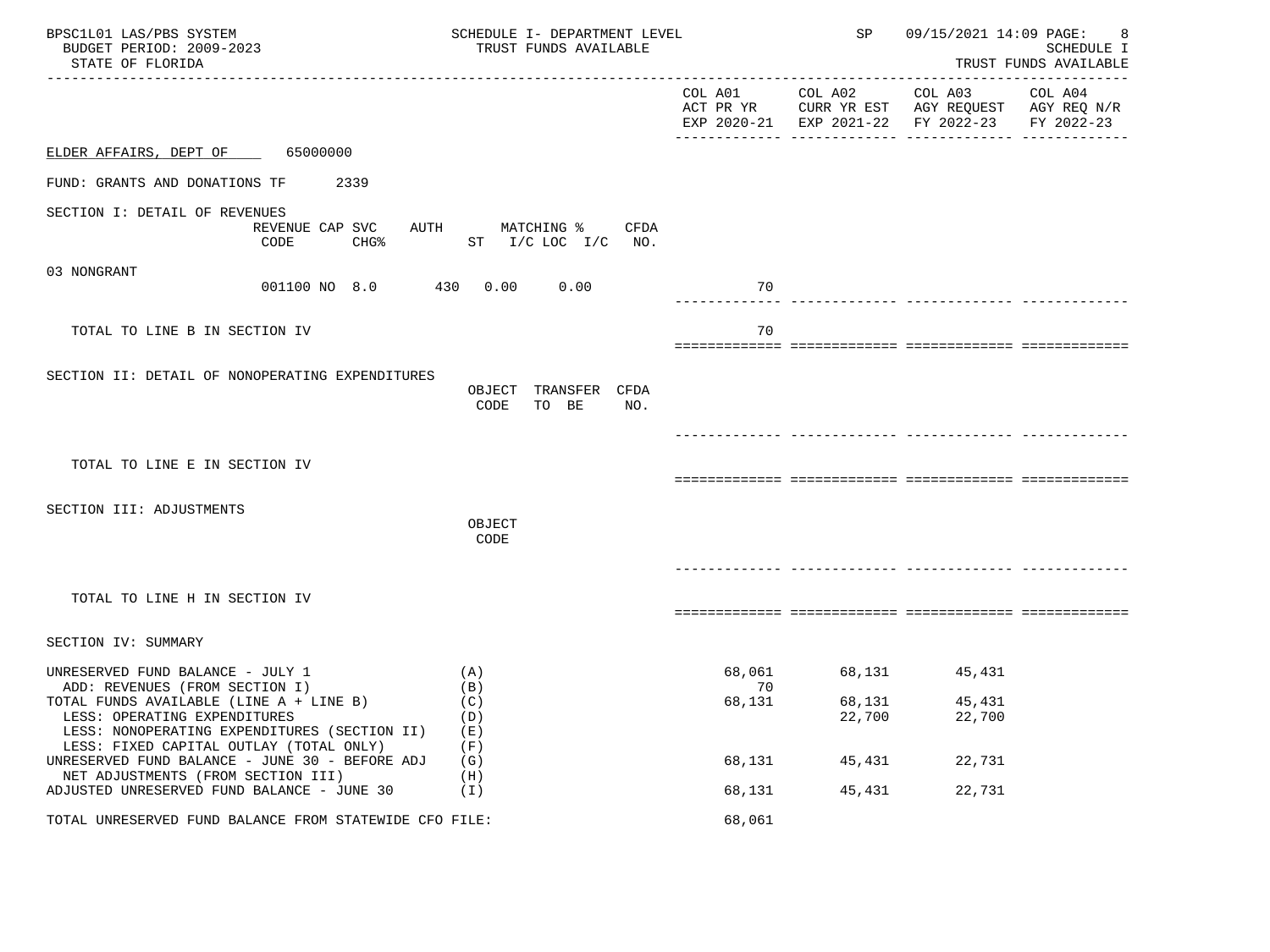| BPSC1L01 LAS/PBS SYSTEM<br>BUDGET PERIOD: 2009-2023<br>STATE OF FLORIDA | SCHEDULE I- DEPARTMENT LEVEL<br>TRUST FUNDS AVAILABLE |                                  | SP                                  | 09/15/2021 14:09 PAGE:                | $\overline{9}$<br>SCHEDULE I<br>TRUST FUNDS AVAILABLE |                                      |
|-------------------------------------------------------------------------|-------------------------------------------------------|----------------------------------|-------------------------------------|---------------------------------------|-------------------------------------------------------|--------------------------------------|
|                                                                         |                                                       |                                  | COL A01<br>ACT PR YR<br>EXP 2020-21 | COL A02<br>CURR YR EST<br>EXP 2021-22 | COL A03<br>AGY REQUEST<br>FY 2022-23                  | COL A04<br>AGY REQ N/R<br>FY 2022-23 |
| 65000000<br>ELDER AFFAIRS, DEPT OF                                      |                                                       |                                  |                                     |                                       |                                                       |                                      |
| FUND: GRANTS AND DONATIONS TF<br>2339                                   |                                                       |                                  |                                     |                                       |                                                       |                                      |
|                                                                         |                                                       |                                  |                                     |                                       |                                                       |                                      |
| SCHEDULE IB: DETAIL OF UNRESERVED FUND BALANCE                          | FUNDING SOURCE<br>STATE(S)<br>NONSTATE(N)             | RESTRICTED(R)<br>UNRESTRICTED(U) |                                     |                                       |                                                       |                                      |
| 01 NON GRANT                                                            | N                                                     | R                                |                                     |                                       | 68,131 45,431 22,731                                  |                                      |
| ADJUSTED UNRESERVED FUND BALANCE - JUNE 30                              |                                                       |                                  |                                     | 68, 131 45, 431 22, 731               |                                                       |                                      |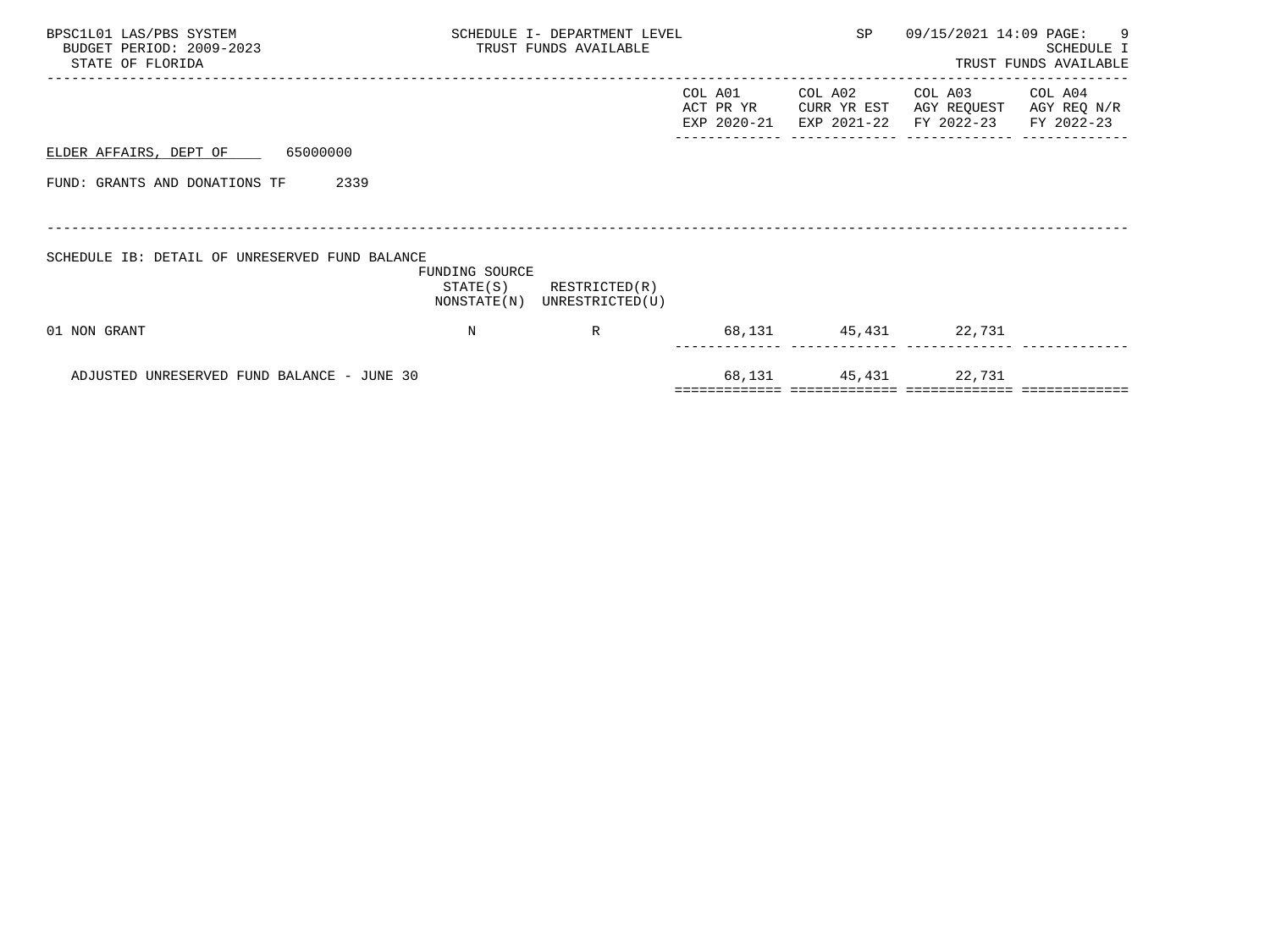| BPSC1L01 LAS/PBS SYSTEM<br>BUDGET PERIOD: 2009-2023<br>STATE OF FLORIDA                                         | SCHEDULE I- DEPARTMENT LEVEL<br>TRUST FUNDS AVAILABLE |             |                                       | <b>SP</b> SP            |                                                                                      | 09/15/2021 14:09 PAGE: 10<br>SCHEDULE I<br>TRUST FUNDS AVAILABLE |
|-----------------------------------------------------------------------------------------------------------------|-------------------------------------------------------|-------------|---------------------------------------|-------------------------|--------------------------------------------------------------------------------------|------------------------------------------------------------------|
|                                                                                                                 |                                                       |             | ACT PR YR                             | COL A01 COL A02 COL A03 | CURR YR EST AGY REQUEST AGY REQ N/R<br>EXP 2020-21 EXP 2021-22 FY 2022-23 FY 2022-23 | COL A04                                                          |
| ELDER AFFAIRS, DEPT OF 65000000                                                                                 |                                                       |             |                                       |                         |                                                                                      |                                                                  |
| 2516<br>FUND: OPERATIONS AND MAINT TF                                                                           |                                                       |             |                                       |                         |                                                                                      |                                                                  |
| SECTION I: DETAIL OF REVENUES<br>REVENUE CAP SVC<br>CODE<br>CHG <sup>8</sup>                                    | AUTH MATCHING %<br>ST I/C LOC I/C                     | CFDA<br>NO. |                                       |                         |                                                                                      |                                                                  |
| 01 NON GRANT TENANT                                                                                             |                                                       |             |                                       |                         |                                                                                      |                                                                  |
| 001800 NO 0.0<br>03 NON GRANT TENANT                                                                            | 20.415 0.00<br>0.00                                   |             | 93.778 10,045 5,000                   |                         | 5,000                                                                                |                                                                  |
| 004001 NO 0.0<br>05 CMP. AST. REV. FOR LT CARE SERV AHCA 2339                                                   | 20.415<br>0.00<br>0.00                                | 93.778      | 5,904 6,100                           |                         | 6,100                                                                                |                                                                  |
| 001510 NO 0.0<br>06 CMP.AST.&REV.FOR L.T.CARE SERV. (B)ACHA 2474                                                | 409.985 25.00 C<br>0.00                               | 93.778      | 6,939,781                             | 7,950,000               | 7,950,000                                                                            |                                                                  |
| 000700 NO 0.0 409.985 25.00 C                                                                                   | 0.00                                                  | 93.778      | 41,938                                | 50,000                  | 50,000                                                                               |                                                                  |
| 12 MEDICAID ADMIN. CLAIMING AHCA 2474<br>001510 NO 0.0 430.205 50.00 C                                          | 0.00                                                  | 93.778      | 2,403,374                             | 2,953,373               | 2,953,373                                                                            |                                                                  |
| 15 STATEWIDE MANAGED HEALTH CARE AHCA 2474<br>001510 NO 0.0                                                     | 409.978 50.00 C<br>0.00                               | 93.778      | 2,836,142                             | 5,000,000               | 5,000,000                                                                            |                                                                  |
| 16 STATEWIDE MANAGED HEALTH CARE (B AHCA2474<br>001510 NO 0.0 430.2053 50.00 C                                  | 0.00                                                  | 93.778      | 1,479 1,500                           |                         | 1,500                                                                                |                                                                  |
| 33 MEDICAID-LTC-(REC) AHCA 2474<br>001510 NO 0.0 409.979 50.00 C                                                | 0.00                                                  |             | 93.778   205,022-   110,000   110,000 |                         |                                                                                      |                                                                  |
| 39 CMS AHCA-2474 ANTI REV ECIRTS SYSTEM                                                                         |                                                       |             |                                       |                         |                                                                                      |                                                                  |
| 001510 NO 0.0                                                                                                   | 409.985 40.82 C<br>0.00                               | 93.778      |                                       |                         | 700,971                                                                              |                                                                  |
| TOTAL TO LINE B IN SECTION IV                                                                                   |                                                       |             | 12,033,641  16,075,973  16,776,944    |                         |                                                                                      |                                                                  |
| SECTION II: DETAIL OF NONOPERATING EXPENDITURES                                                                 | TRANSFER CFDA<br>OBJECT                               |             |                                       |                         |                                                                                      |                                                                  |
|                                                                                                                 | TO BE<br>CODE                                         | NO.         |                                       |                         |                                                                                      |                                                                  |
| 03 BUDGET AMENDMENT B0041<br>77 UNFUNDED BUDGET                                                                 | 899000<br>899000                                      |             |                                       | 2,634,538               | 3,984,859                                                                            |                                                                  |
| 95 UNFUNDED BUDGET                                                                                              | 899000                                                |             |                                       | 2,474,859-              | 3,717,415-                                                                           |                                                                  |
| TOTAL TO LINE E IN SECTION IV                                                                                   |                                                       |             |                                       | 159,679                 | 267,444                                                                              |                                                                  |
| SECTION III: ADJUSTMENTS                                                                                        |                                                       |             |                                       |                         |                                                                                      |                                                                  |
|                                                                                                                 | OBJECT<br>CODE                                        |             |                                       |                         |                                                                                      |                                                                  |
| 05 CERTIFIED FORWARD REVERSIONS @ 09/30/20<br>08 PY RESERVED FOR ENCUMBANCES<br>20 DOUBLE BUDGET ADJ ADV WAIVER | 991000<br>991000<br>991000                            |             | 96,844<br>$48, 214-$<br>313,963       | 56,945,898              |                                                                                      |                                                                  |
|                                                                                                                 |                                                       |             |                                       |                         |                                                                                      |                                                                  |